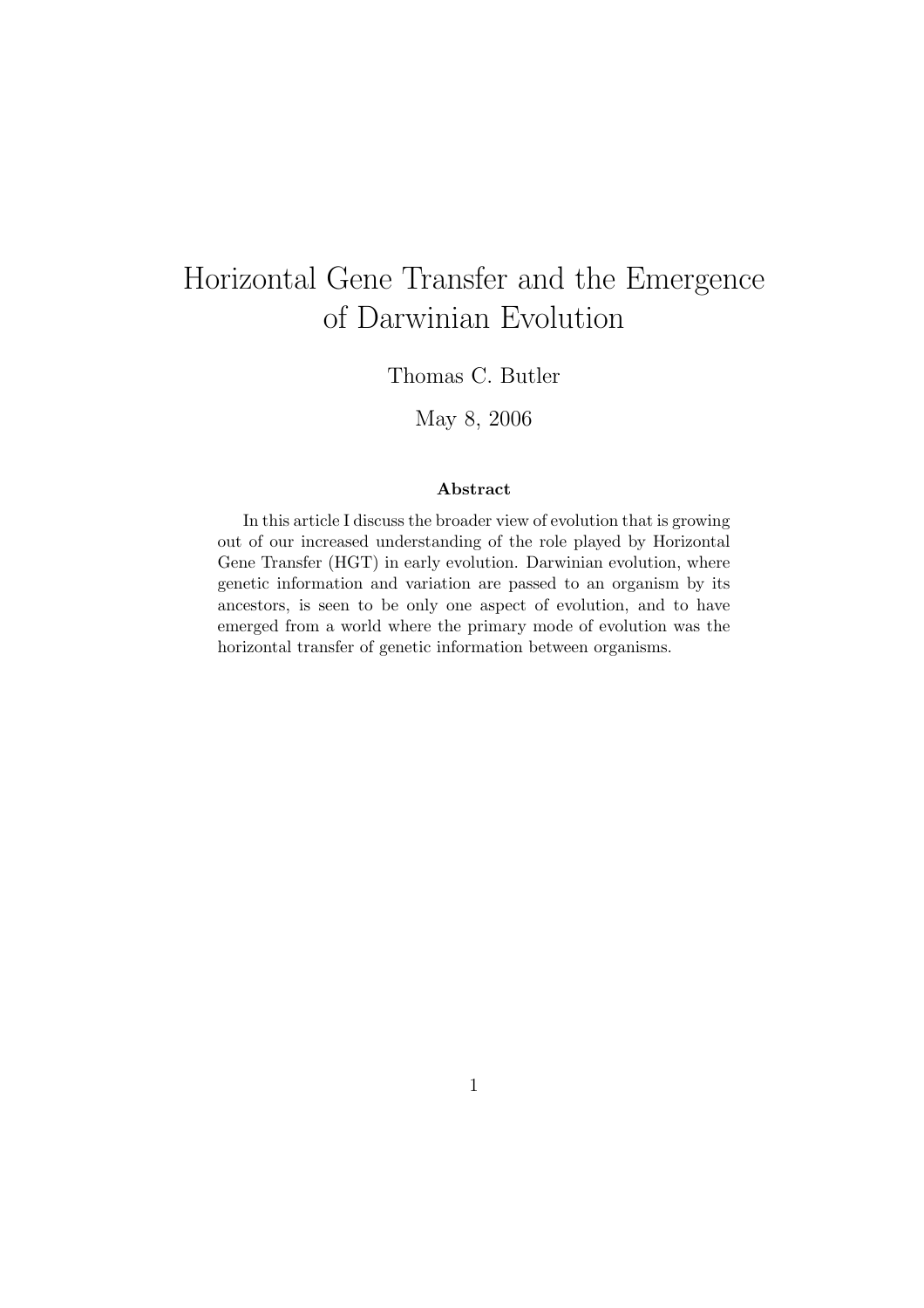### 1 Introduction

In recent decades we have seen enormous growth in our understanding of evolution. Much of this has been driven by new experimental methods that have allowed us to begin to uncover a detailed history of life on earth. However, the picture of early life that these methods are uncovering differs in key aspects from the expectations of many evolutionary biologists [1]. The result is that, just as we are uncovering a detailed history of life on earth, that very history is forcing us to reconsider core concepts in the theory of evolution. Many key ideas in traditional Darwinian evolution (to be clarified below), can now be seen as phenomena emerging from the evolutionary process itself. Even the standard explanations for the universality of biochemistry and the genetic code in terms of a last common ancestor, and the whole of life emerging from well defined ancestral organisms are being reinterpreted [1].

As a result of these investigations, evolution in the Darwinian sense is now beginning to be considered simply one aspect of a larger evolutionary framework. In the framework of traditional evolutionary biology, common traits between two organisms are considered to be inherited from a common ancestor [4]. However, tracing the history of life has led to the inevitable conclusion that under certain circumstances, an organism's genetic information is not shared exclusively with offspring (vertical gene transfer, VGT) as expected in classical Darwinian evolution, but can be horizontally transferred (horizontal gene transfer, HGT) to another living organism. This has been inferred from traits arising in organisms that have clearly been borrowed from other organisms that are not their ancestors [2, 6]. Lending further support to these findings are direct observations of such events today. For example, HGT enabled evolution is now understood to be a primary mechanism for the evolution of antibiotic resistant strains of bacteria. The development of antibiotic resistance is often observed to develop much more rapidly than simple vertical inheritance of traits would suggest. This has been shown to be due to antibiotic resistant bacteria sharing the genetic material required for resistance with non-resistant bacteria [7, 5].

Particularly disruptive to traditional views of evolution has been the discovery of pervasive HGT events in early evolution [1, 9]. The picture now forming is that in the early history of life, communities of organisms shared innovations freely, their evolution dominated by HGT. They grew more complex over time and slowly diverged from each other as differences between organisms arose that inhibited HGT [1]. This differs radically from the tra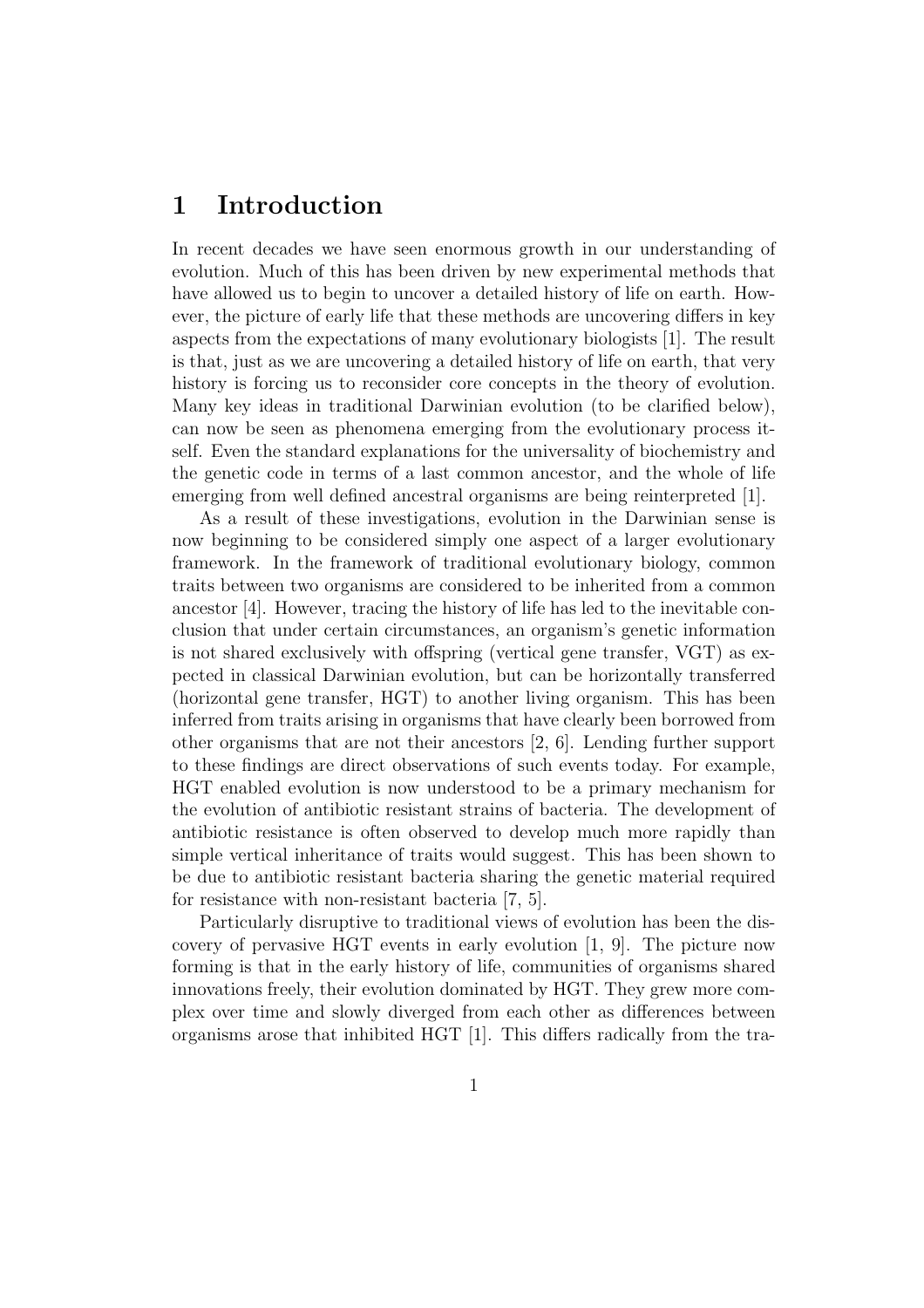ditional view of early evolution with a single Last Common Ancestor (LCA) species dividing into new species. Integrating these findings into evolutionary biology is requiring the introduction of new concepts to understand and classify early life and its evolution[4, 9]. In turn, this new understanding of early evolution is enriching our understanding of all evolutionary processes [1, 3, 5, 9].

## 2 The Character and Findings of Darwinian Evolution

Traditional Darwinian evolution is based on a small set of key ideas, presented here in the condensed form discussed by Ernst Mayr in What Evolution Is [4]:

1. All species evolve gradually through occasional mutations

2. All organisms on earth have common ancestors (the Doctrine of Common Descent)

3. Natural selection determines which mutations will survive

4. The gradual change in the properties of organisms leads to new kinds of organisms (speciation)

Taking these statements as the core of evolutionary theory, much of the task of understanding evolution becomes to discover and interpret the history of life through the lense of this Darwinian synthesis. In this synthesis, we can represent the history of life as a tree (known as a phylogenetic tree), where a line represents a species, and a branch in the tree represents the divergence of one species into two (or more), and a branch of a line coming off another branch indicates a later speciation (in fig. 1 this means that Eucarya and Archaea branched later than Bacteria). Thus how closely related two species are is determined not by how close they are in space on the tree diagram, but by how close the nearest shared branch point is [8]. In this representation, the task of assembling the history of life is represented by the task of drawing and labeling the main branches and roots of the tree of life. Much of this task has been accomplished, in particular the structure of the early history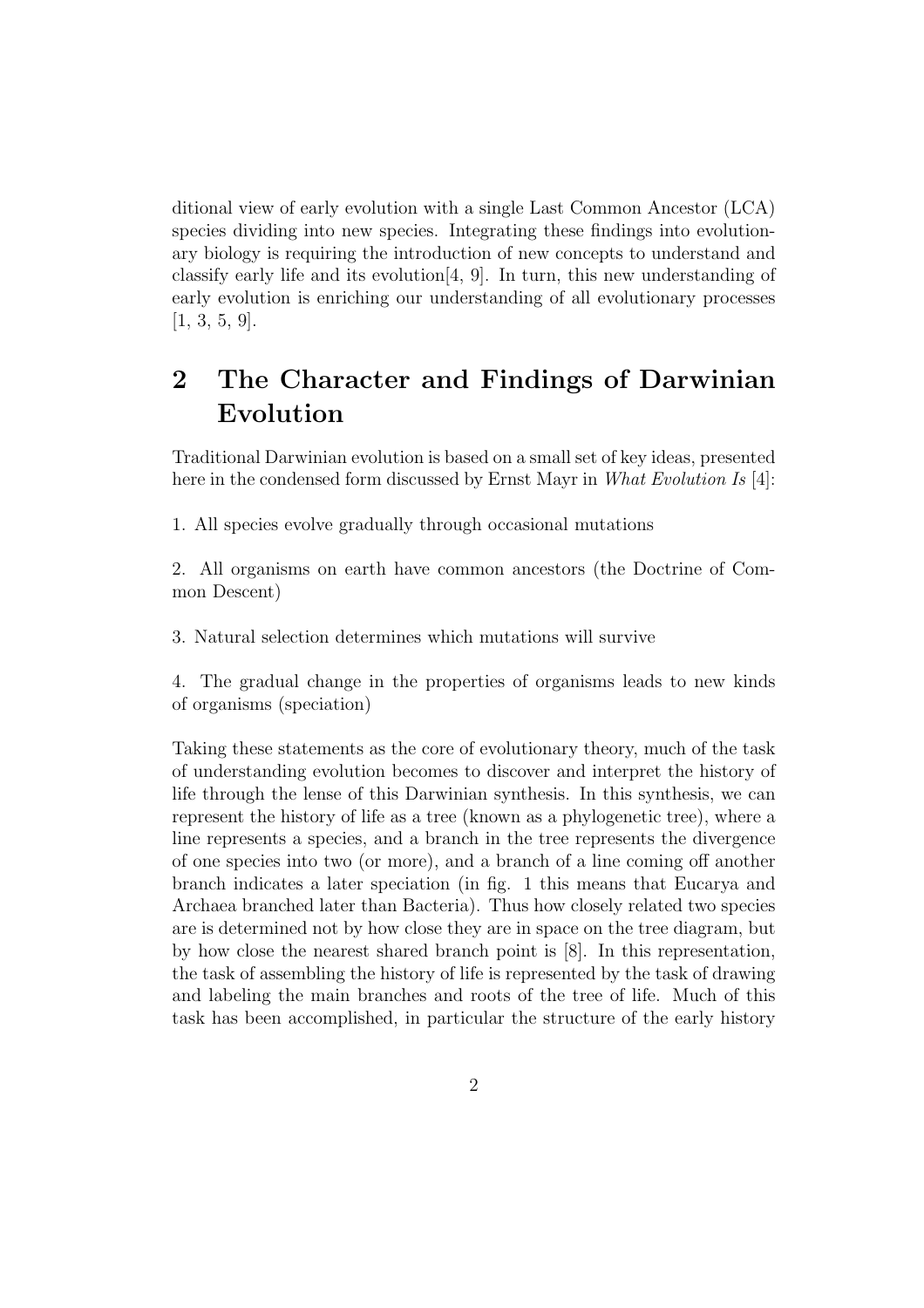of life has been greatly clarified by the monumental work of Woese and Fox in the 70's (to be discussed below) [11].

At risk of oversimplification, most of the methods used by Woese, Fox, and others for determining the evolutionary history (phylogeny) of life on earth boil down to one basic idea: common characteristics indicate common ancestors. While there are many subtleties involved in such an analysis, such as similar properties in two organisms evolving independently (convergent evolution), the general method can be applied in many powerful ways when used with care [4, 8]. In essence, we assume that genetic material is passed exclusively from an organism to its offspring. Therefore, a characteristic showing up in two different organisms indicates that in the past, they had a common ancestor [4]. This is in line with traditional Darwinian evolution, as it contains the theory of common descent nas an explicit assumption.

The most reliable way put this program in practice is to compare protein and/or rRNA (a molecule used in the production of proteins) sequence information between organisms [1]. Based on these methods, Carl Woese and collaborators used rRNA information to infer the basic structure of the tree of life. Their analysis indicated that life branched from one root, spreading into three major branches called domains: Bacteria, Archaea, Eucarya (see fig. 1). Bacteria and Archaea are what would traditionally be called prokaryotes because they do not contain a cell nucleus, but the Archaea differ in important ways from Bacteria in that the machinery that takes genetic information and translates it into proteins needed by the cell are much more like Eucarya [11].

Woese and his collaborator's discovery of the structure of the early tree of life is rightly considered one of the great triumphs in evolutionary biology. Taken at face value, it has a number of interesting implications. First, it lends support to the principle of common descent. This explains the existence of a universal genetic code and the universality of biochemistry by showing that these were the biochemistry and genetic code of the Last Common Ancestor (LCA) at the base of the tree [4, 3]. It also clarifies the relationships between different kinds of organisms in explicitly evolutionary terms. The tree of life in fig. 1 is the completion of the search for the tree of life in the framework of classical Darwinian evolution.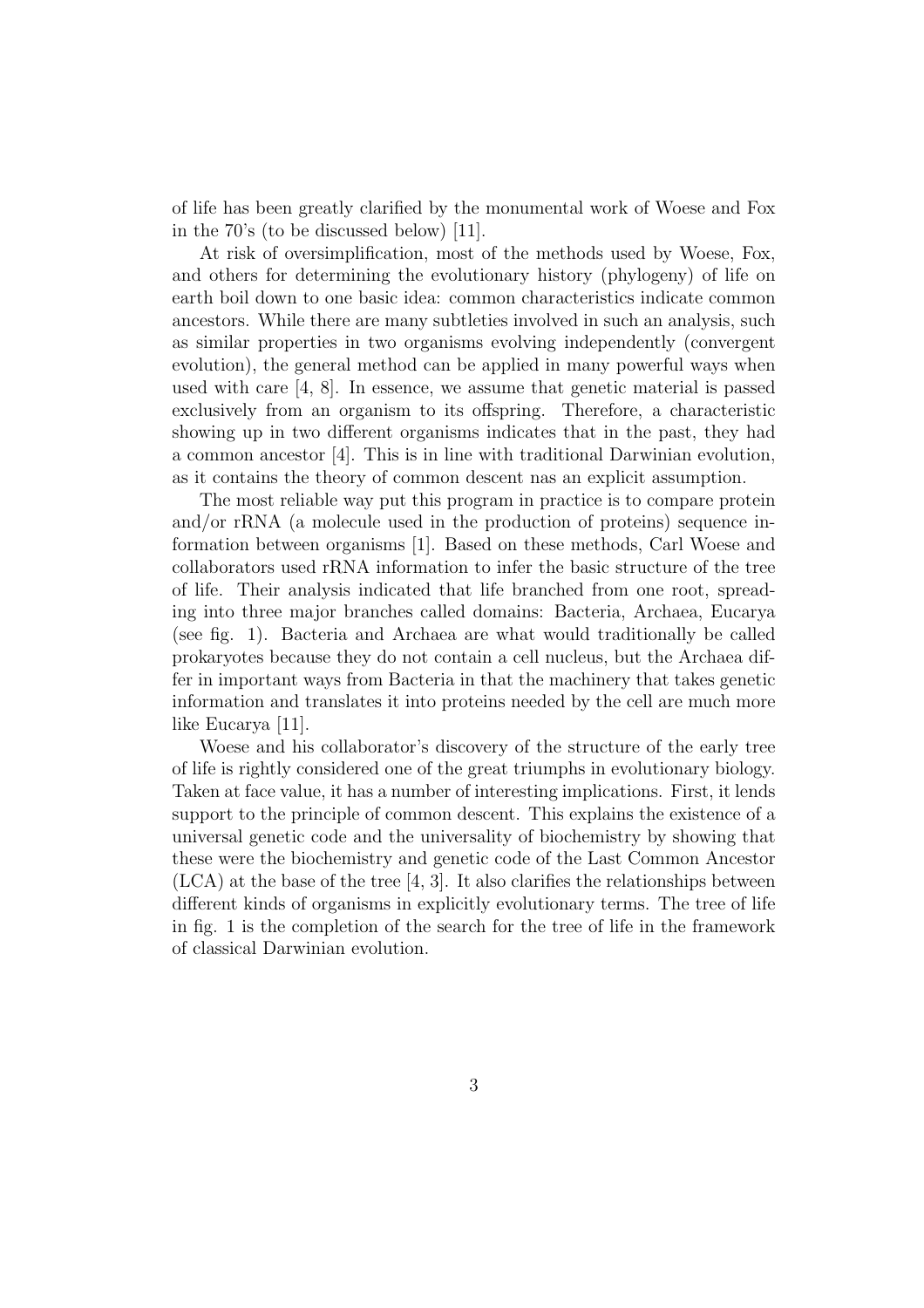

Figure 1: The base of the tree of life under the assumption of the Doctrine of Common Descent, showing the three evolutionarily distinct domains. This graph, an example of a phylogenetic tree, should be read from bottom to top, with the vertical axis indicating time sequencing of branches. Thus Bacteria branched off before Archaea and Eucarya, and Archaea and Eucarya are more closely related to each other than Bacteria.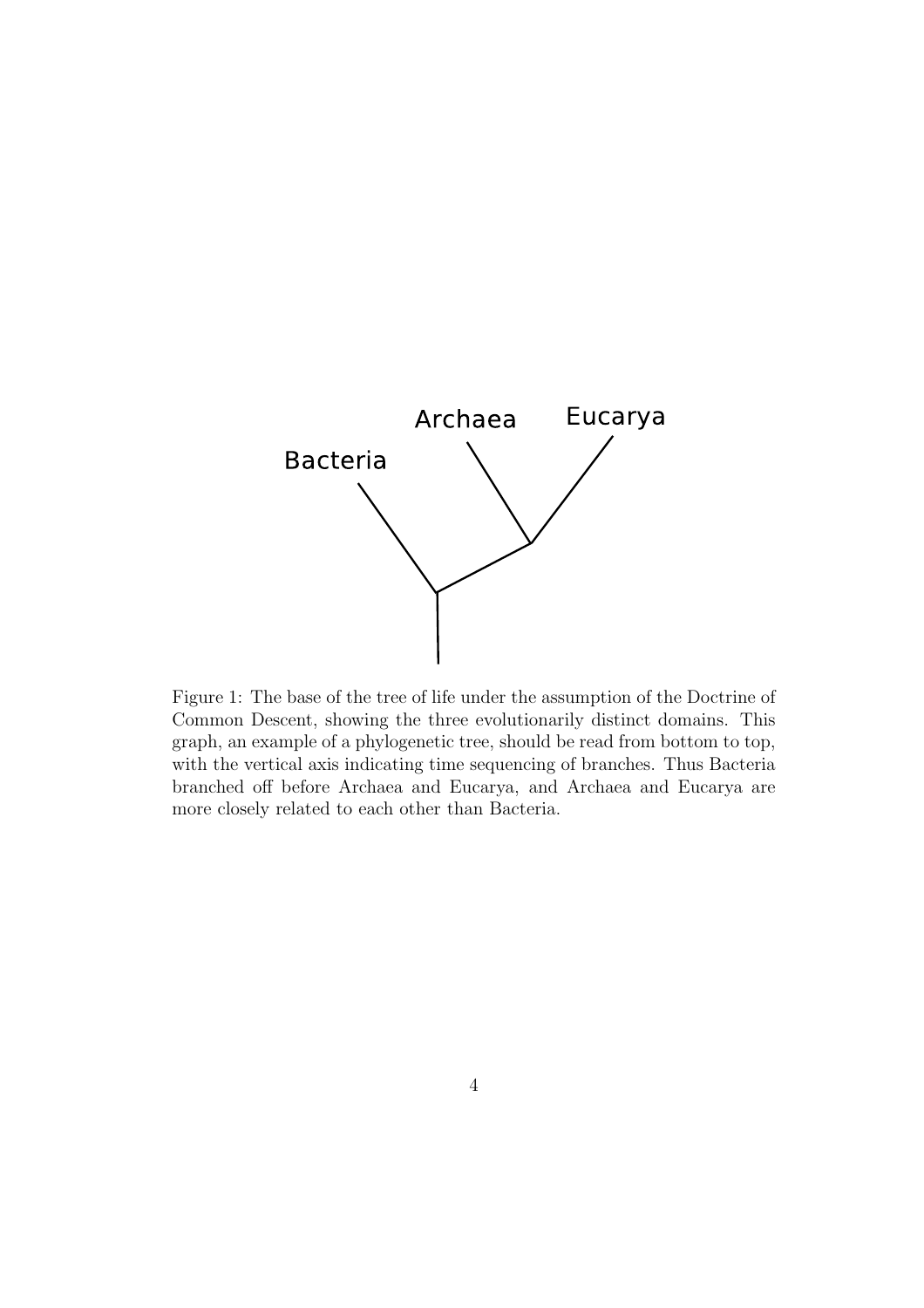

Figure 2: An attempt to include the effects of known HGT events into the base of the tree of life. It is clear from this picture that there needs to be some new thinking about evolution and what a history of life means. Figure taken from [9].

## 3 Horizontal Gene Transfer and the Tree of Life

The picture presented above is very appealing, but, as was pointed out by Woese himself, is incomplete [3]. Much of the problem is that sequencing work continually uncovers genes where they shouldn't be. This means that in disconnected areas of the tree of life similar genes are found, indicating that the genes have been shared horizontally. In many cases this is so pervasive that entire alternative phylogenies can be constructed [9] for an organism. This means that lots of genetic information has been transferred horizontally across the tree, through HGT, as briefly discussed above [9, 2]. As we go back toward the root of the tree of life, this becomes increasingly true, though the scope is still hotly debated [6, 2]. What is clear is that HGT is crucially important for very early evolution, and that this severely disrupts the pure representation of the history of life as a tree (see fig. 2). Abandoning the tree representation of early life also forces us to reconsider the concept of species and to decouple the evolutionary history of an organism from its genealogy [5].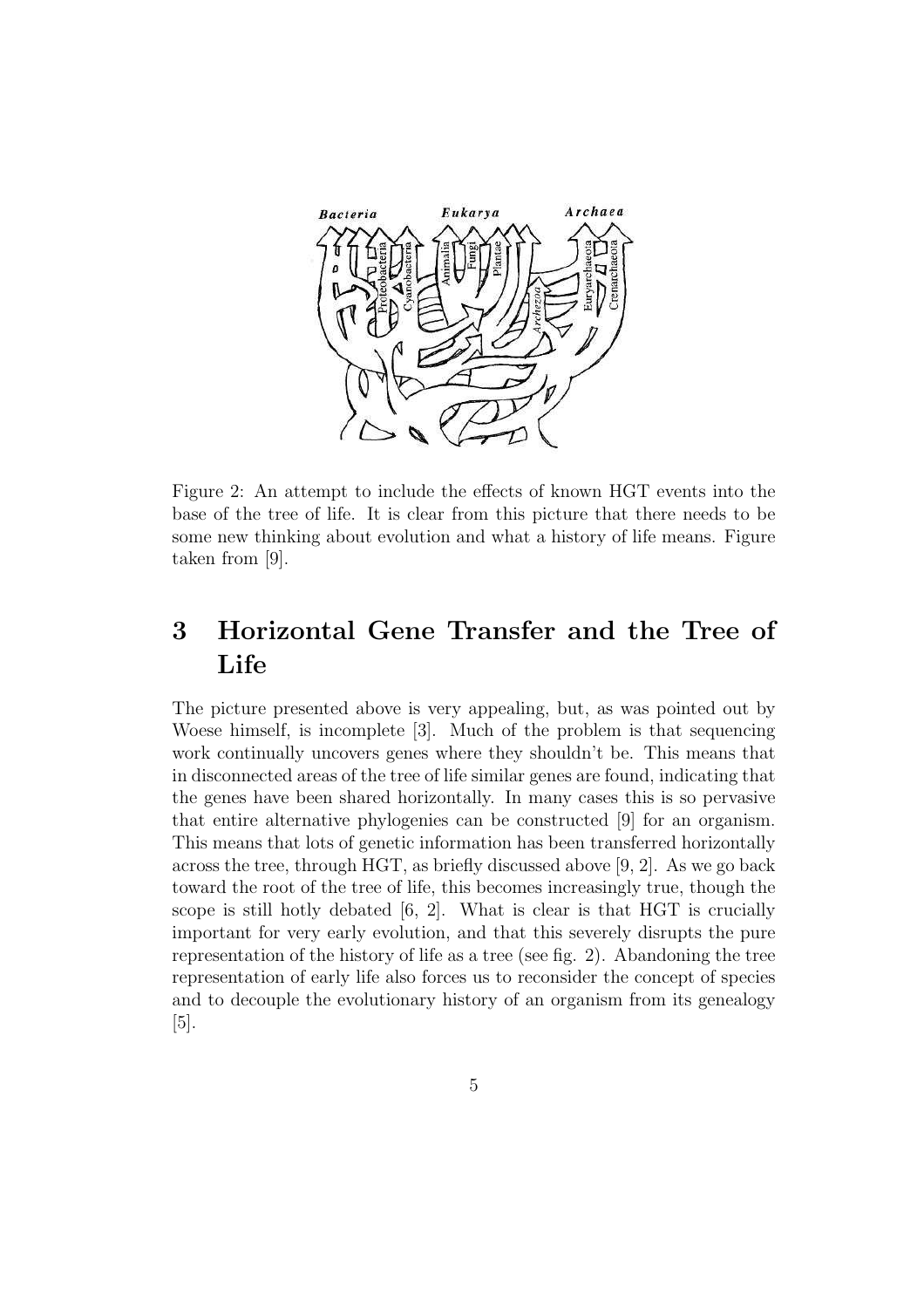The emerging picture is that near the base of the tree, HGT was the dominant mode of genetic information sharing [2, 3]. As life emerged, each organism resembled all other organisms closely. The machinery that made up an organism was simple and modular. Such modularity made sharing information quite easy. Innovations spread quickly and easily throughout the system, giving rise to very rapid evolution (remember the rapid development of antibiotic resistance discussed in the introduction). Species, in this context, is meaningless. Evolution happened over the entire community of organisms, and each organism took part in essentially all of the innovations, at least when averaged over time [2, 1].

This picture reinterprets several of the conclusions drawn from the construction of the Tree of Life above. No longer is the universality of biochemistry or the genetic code evidence of a single Last Common Ancestor. Rather, it is evidence of pervasive HGT in early life [1]. The Doctrine of Common Descent collapses together with the simple tree representation of the history of life. We are forced (see fig. 2) to reevaluate how separate the branches of the universal tree are. In what meaningful way are two organisms part of separate species, or even separate domains, when they successfully transfer large amounts of genetic information to each other?

Some possible ways of thinking about these issues are available, but first we need to understand more about HGT. HGT works best under two complimentary circumstances: First, when it addresses simple, modular structures that can be altered without affecting large amounts of sensitive equipment elsewhere in the organism, Second, when the donor and recipient are very similar. Note these two circumstances are really different manifestations of the same idea: HGT works well when the structures affected by the transfer aren't destroyed by the transfer. Horizontal gene transfer works fine, even among very complex organisms if the two organisms are very similar, so that nothing too drastic is done to the sensitive biological machinery of the organism. In fact, Carl Woese has characterized sexual reproduction as an example of modern HGT [1]. To put it another way, if the donor and recipient do not contain fundamental incompatibilities related to the genes being transferred, then HGT is a possibility. If there are fundamental incompatibilities between the organisms tied to the genes being transferred, then the HGT will simply kill the recipient, or the donated genes will be destroyed. Note this also means that organisms can be partially compatible for HGT. That is, some HGT events between the organisms would be fatal, and others would lead to a new type of organism that survives and continues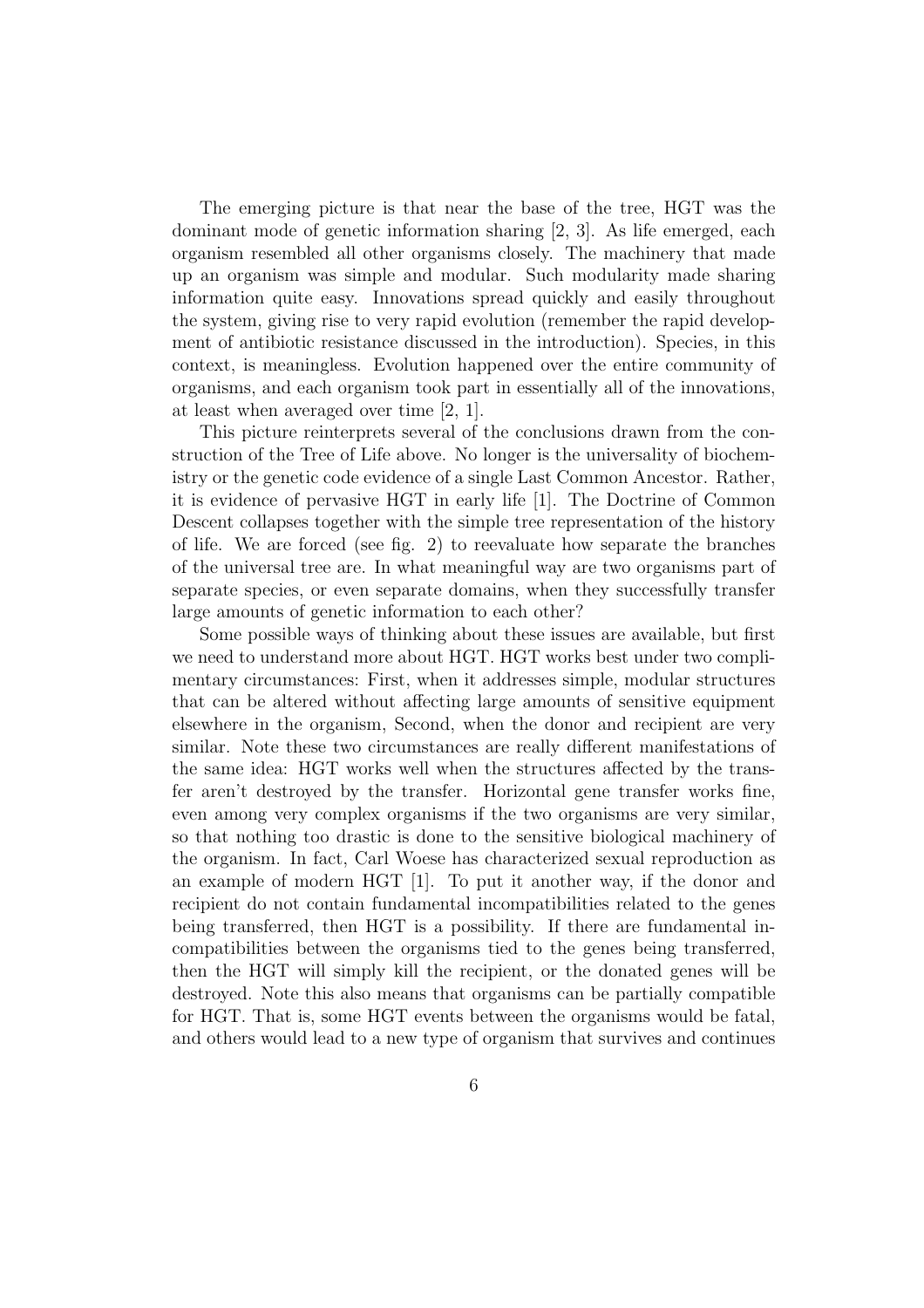evolving. One can say that two organisms are highly HGT compatible if most genes can be swapped between them without disrupting the generation of fertile offspring. Of course such a correspondence is an oversimplification. For example: organism A may be very receptive to genes from organism B, but not vice versa, or organism A can receive only a certain subset of genes from organism B [1, 3].

These observations about the prevalence and nature of HGT are the starting point for a reasonable approach to defining a meaningful classification for organisms (an analogue of species), as well as an understanding of the evolutionary dynamics at the roots of modern life. From the above analysis, it is clear that the root of the tree of life doesn't indicate a single common ancestor, but some sort of Last Common Community (LCC) [5]. This LCC had massive HGT events as a primary characteristic, but as it became more complex (i.e. more interconnected machinery within the organism), two substantially HGT-incompatible translation mechanisms began to emerge [3, 11]. This is the origin of Bacteria. This does not mean that the new regions could not engage in all sorts of HGT with each other, but that there were now two pools that couldn't share most innovations regarding the translation apparatus. Thus the two new pools were still deeply interconnected, but in some sense, each of them looked just like the original pool, in that HGT was widely possible within the pool, just as in the last common community. So instead of HGT happening widely throughout the community of all organisms, it was at that time happening primarily within two separate pools. A further, identical division within the non-Bacterial pool led to the origin of the distinction between Archaea and Eucarya, and divisions within these pools led further to species within these great divisions. These divisions are not qualitatively different (there is an interesting sort of scale invariance in this proliferation of bubbles). They only differ in that as the life forms within the pool become more complex, vertical gene transfer, which has been present all along, becomes more and more important. In fact, in this view, species is simply a category defining the boundaries of a community of organisms in which the organisms contained have high levels of HGT (or simply genetic) compatibility with each other. From this perspective, perhaps species as a well defined concept is itself emergent. It seems to emerge with growing complexity as the organisms develop such complex and interconnected internal machinery that only genetic material from nearly identical organisms can be shared, e.g., through sexual reproduction. A species is simply another bubble, like those in fig. 3, where the community has very limited overlap with other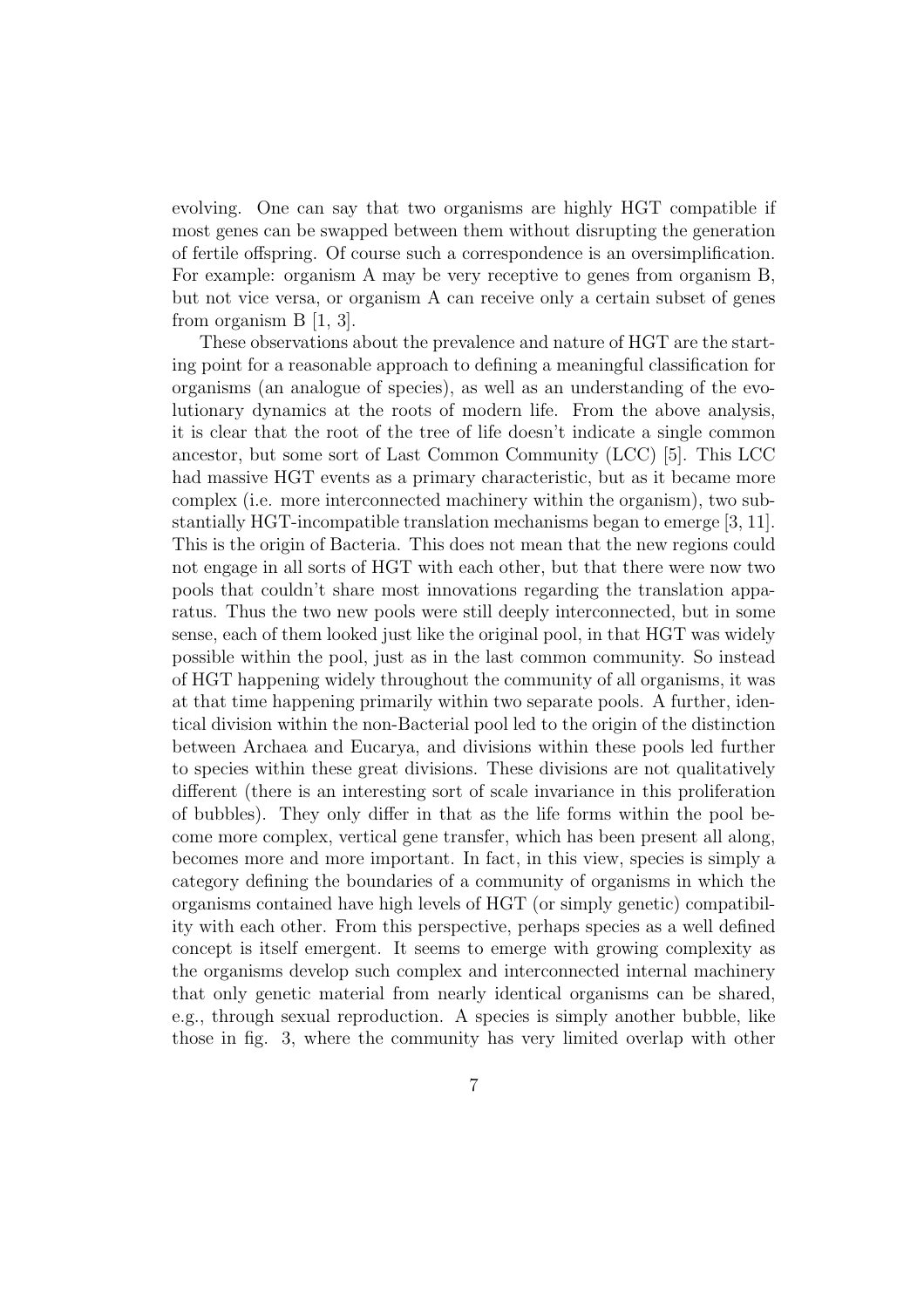

Figure 3: An attempt to represent diagrammatically the roots of the tree of life that were drawn in the conventional manner in fig. 1. The circles represent communities of organisms with high degrees of HGT compatibility. The overlap in the circles is representative of the fact that the communities represented by the area of the circles are not completely isolated from HGT events between different circles.

bubbles, and the bubble itself contains limited variation.

It is important to note that the role of HGT in the sense of direct sharing and acquisition of new genes is most important in studying early life. While the example of antibiotic resistance shows that it remains relevant today, especially in the context of the microbial world, HGT was not necessarily the primary mode of spreading new genetic innovations throughout much of the history of life [2]. Rather, the conventional Darwinian method of inheritance and selection seem to dominate. In particular, it is easy to mistakenly identify HGT events using bioinformatics data bases, because they may not have data on enough organisms to show that there exists a traditional Darwinian path between two organisms that are being examined for possible HGT events between them [6]. The complexity that increased so rapidly in early life due to HGT, caused interconnectivity in intra-organism mechanics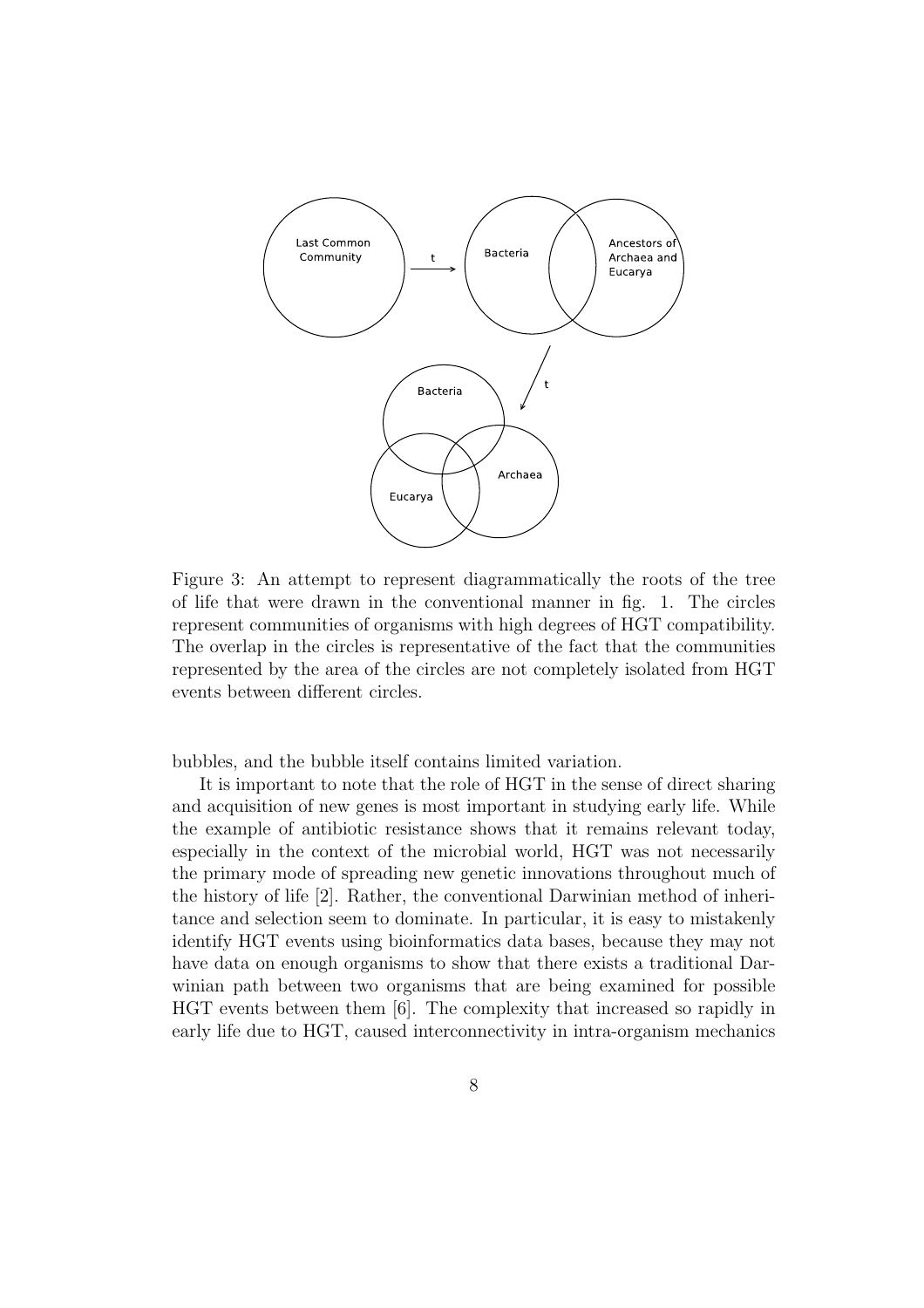to skyrocket. As noted above, each level of interconnectedness inhibits HGT further, and even though an organism may be able to accept genes from near neighbors, so many of the world's genes are hostile that selection will favor organisms that develop ways of inhibiting HGT. Thus HGT dwindles as complexity increases, unless sexual reproduction, or some other method for tightly controlled HGT is developed. This change, with increasing complexity, from HGT to Darwinian evolution as the primary mode of evolution is often called the Darwinian transition [1, 3, 5].

#### 4 Conclusions and Final Questions

It is clear from the data discussed above that to understand the early history of life, we need to broaden our concept of evolution. In this paper, some of the efforts people have made to do so have been summarized. Tree thinking, while it can be tweaked, does not seem to capture the full breadth of early, and even modern evolution [9, 1]. More useful are concepts that accept the dynamic interplay between organismal groups that were once thought to be distinct. These concepts are beginning to emerge, drawing us into a realization that the framework of evolution is broader than that encapsulated by the traditional Darwinian consensus. What this traditional version of evolution seems to be is a phase of evolution that dominates in the context of multicellular life and complex single celled life. HGT evolution is another phase, with the difference being analogous to a phase transition in statistical mechanics. Evolution is the essence of life [10], but this essence manifests itself in ways that are as different as liquid and solid water.

But the discussion above is painfully imprecise. To really understand the roots of the tree of life, and to understand the deeper properties of evolution, including its phase diagram, a great deal more systematic study is going to be required. Much of the terminology and conceptual discussion above is at best heuristic, and needs to be carefully formulated in terms that make new predictions. More detailed study of the extent of HGT, ancient and modern needs to be done, and its relationship with classical evolution needs to be explored. The transition, with increasing complexity, to Darwinian evolution from HGT suggests computer modeling, and continuing careful analysis of experimental data with an eye toward the phase diagram of evolution will continue to expand and modify our understanding of the structure of evolution [1].